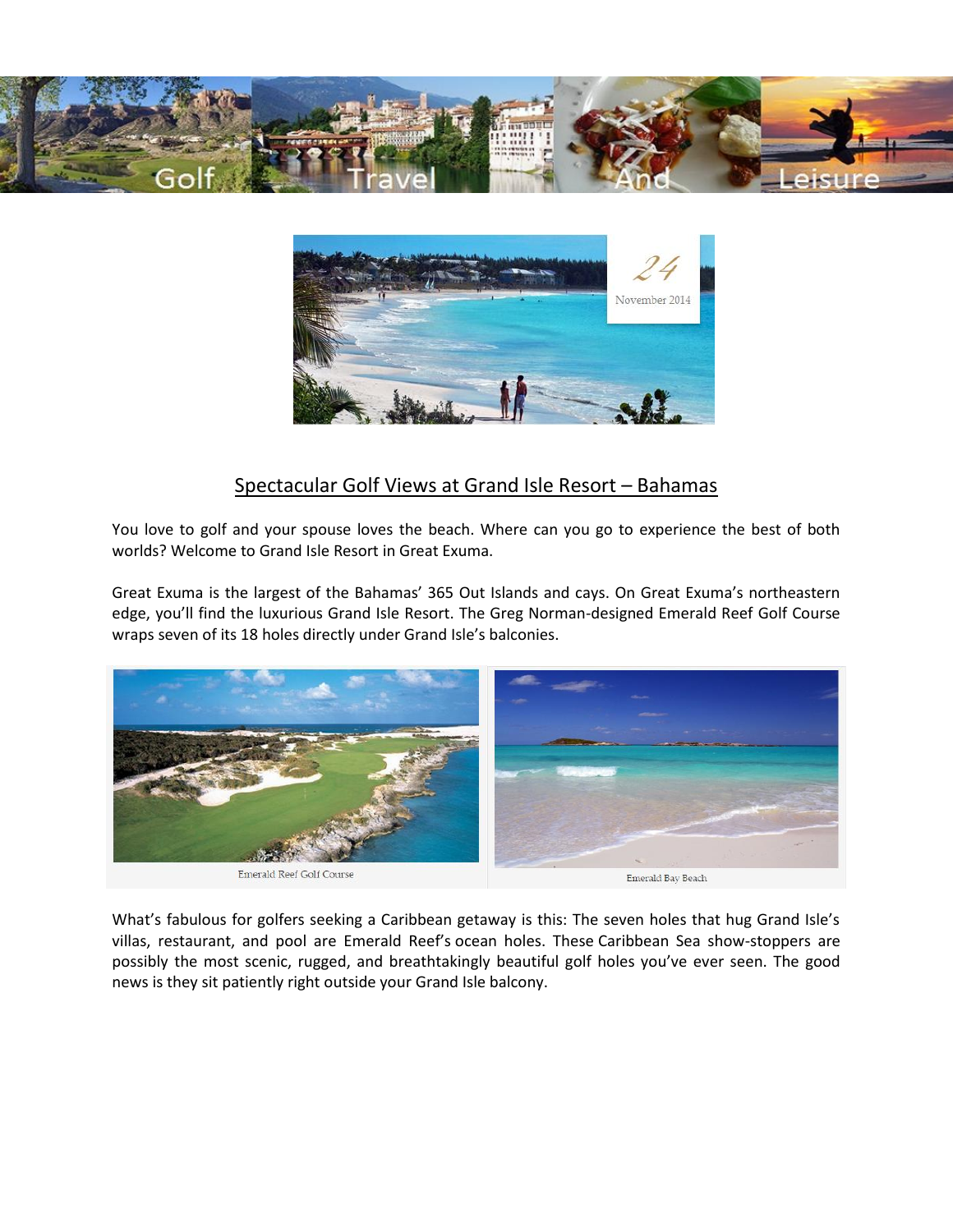#### *Your Spouse Will Love You*

Now let's not forget your spouse, the dear person you're suggesting Grand Isle Resort to in the first place. Your better half loves the beach and Grand Isle Resort delivers spectacular powder white sand and turquoise water that will have your significant other singing your praises. The wonderfully crescentshaped Emerald Bay Beach is mere steps from your villa. When the two of your aren't enjoying the golf course or the beach, you'll love Grand Isle's luxurious accommodations. This 11-acre pristinely landscaped resort features one and two bedroom villas. If you're considering the mother-of-all Caribbean Sea and golf course views, Grand Isle also offers two massive penthouse living options. All villas include spacious kitchens, dining and living areas, well-appointed bedrooms with on-suite baths, and of course, fabulous balconies.



View of 11th Tee from Palapa Grill

View of Emerald Reef Golf Course from balcony at Grand Isle Resort

Your beach-going partner will also enjoy Grand Isle's scenic Palapa Grill. This al fresco restaurant has a romantic Caribbean ambiance, and a well-rounded menu that will more than satisfy your breakfast, lunch, and dinner needs. Shhhhhhh. Don't tell your spouse, but the Palapa Grill displays a great view of Emerald Reef's  $11<sup>th</sup>$  hole tee box.

#### *Then there are the views!*

Whether you're a seasoned traveler or on your first island escape, feasting one's eyes on the Caribbean Sea is a bucket list favorite. You discover that the turquoise water Grand Isle guests fawn over delivers shades of blue and emerald green that will not be found anywhere else in the world. As you step out to your balcony and swivel at your villa's sweeping view, the words, "I could get used to this," scrolls through your subconscious.